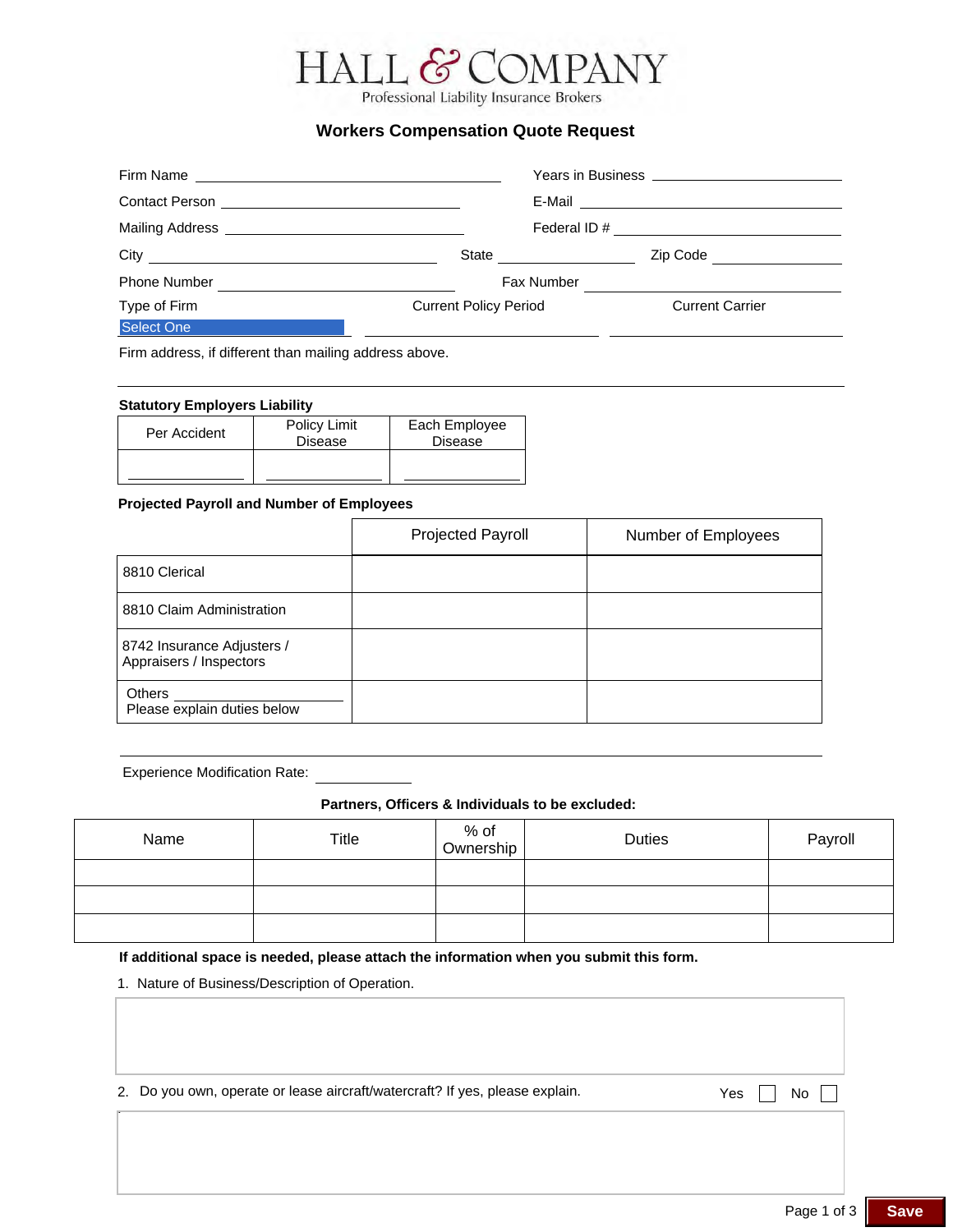| 3. Does your operation involve storing, treating, discarding, applying, disposing, or transporting of<br>hazardous material? (e.g. landfills, wastes, fuel tanks, etc) If yes, please explain. | Yes | No |
|------------------------------------------------------------------------------------------------------------------------------------------------------------------------------------------------|-----|----|
|                                                                                                                                                                                                |     |    |
| 4. Any work performed underground or above 15 feet? If yes, please explain.                                                                                                                    | Yes | No |
|                                                                                                                                                                                                |     |    |
| 5. Any work performed on barges, vessels, docks and bridges over water? If yes, please explain.                                                                                                | Yes | No |
|                                                                                                                                                                                                |     |    |
| 6. Any work sublet without certificate of insurance? If yes, please explain.                                                                                                                   | Yes | No |
|                                                                                                                                                                                                |     |    |
| 7. Are Sub-Contractors used? If yes, please explain.                                                                                                                                           | Yes | No |
|                                                                                                                                                                                                |     |    |
| 8. Any employees under 16 or over 60 years of age? If yes, please explain.                                                                                                                     | Yes | No |
|                                                                                                                                                                                                |     |    |
| 9. Any part time or seasonal employees? If yes, please explain.                                                                                                                                | Yes | No |
|                                                                                                                                                                                                |     |    |
| 10. Is there any volunteer or donated labor? If yes, please explain.                                                                                                                           | Yes | No |
|                                                                                                                                                                                                |     |    |
| 11. Are there any employees with physical handicaps? If yes, please explain.                                                                                                                   | Yes | No |
|                                                                                                                                                                                                |     |    |
| 12. Are athletic teams sponsored? If yes, please explain.                                                                                                                                      | Yes | No |
|                                                                                                                                                                                                |     |    |